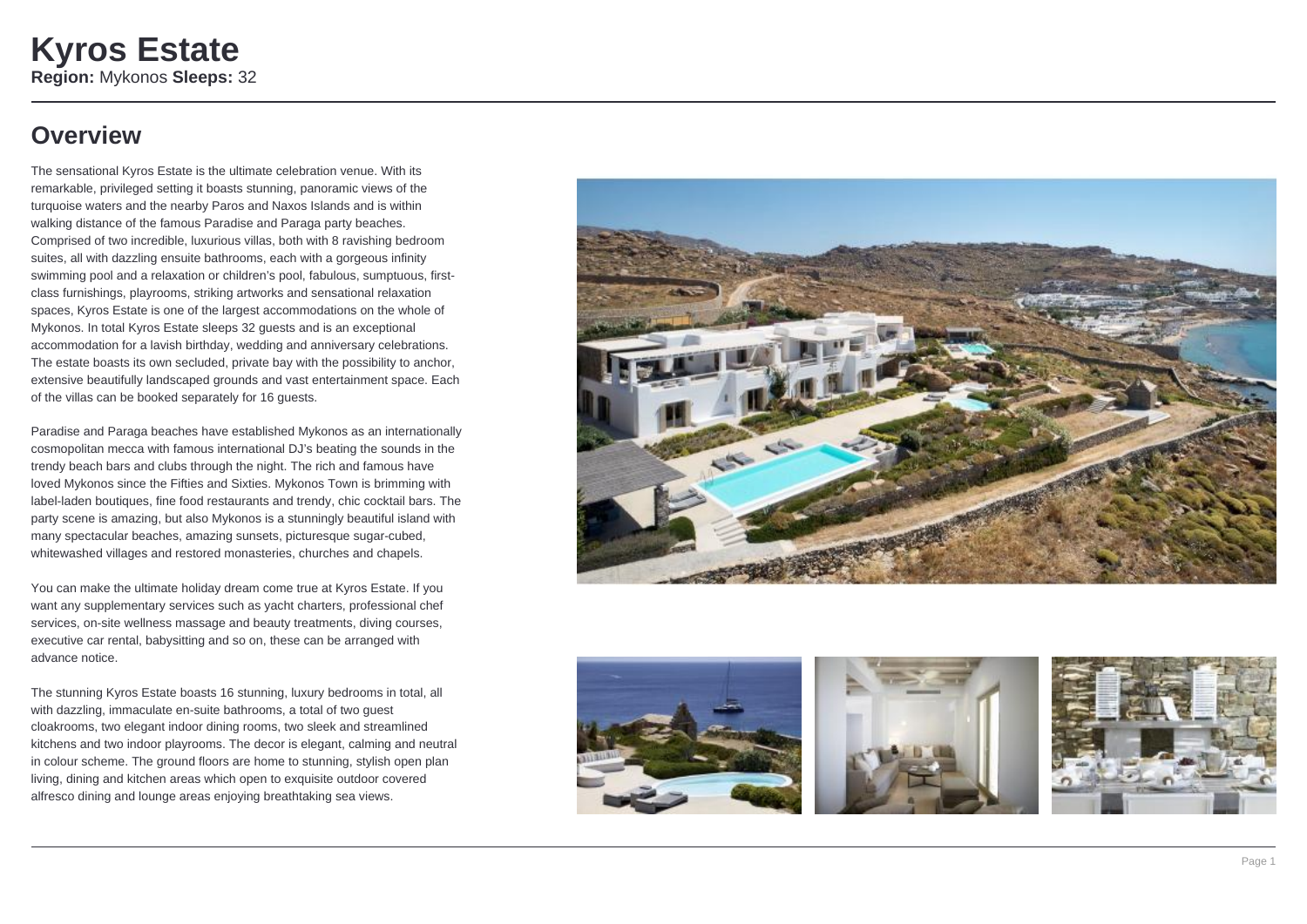All of the bedroom suites are on the lower floor with direct access to the fabulous lower outdoor terrace, swimming pools and the private bay. There is even a picturesque chapel in the landscaped grounds. The pools are surrounded by luxury sun loungers and pergolas for those wanting some shade. Although Kyros Estate is comprised of two special villas, it is easy to all spend time together indoors and outdoors as there is so much space. There are countless idyllic lounge areas so guests can always find a quiet, tranquil spot when they desire it. The charming, traditional Mykonian style elements flow through this stunning estate, blending so well with the contemporary, minimalistic features and design.

### **Facilities**

Wow Factor • Private Pool • Child-Safe Pool • Beach Nearby • Ideal for Babies & Toddlers • Ideal for Kids • Ideal for Teens • Wi-Fi/Internet • Air-Con • Walk to Beach • Walk to Restaurant • <1hr to Airport • Safety Deposit Box • Hairdryer • All Bedrooms En-Suite • Satellite TV • Ceiling Fans • Chapel on Site • Waterfront • Outstanding Landscapes • Outdoor Pursuit & Activities • Tourist Towns & Villages • Historical Sites • Boat Trips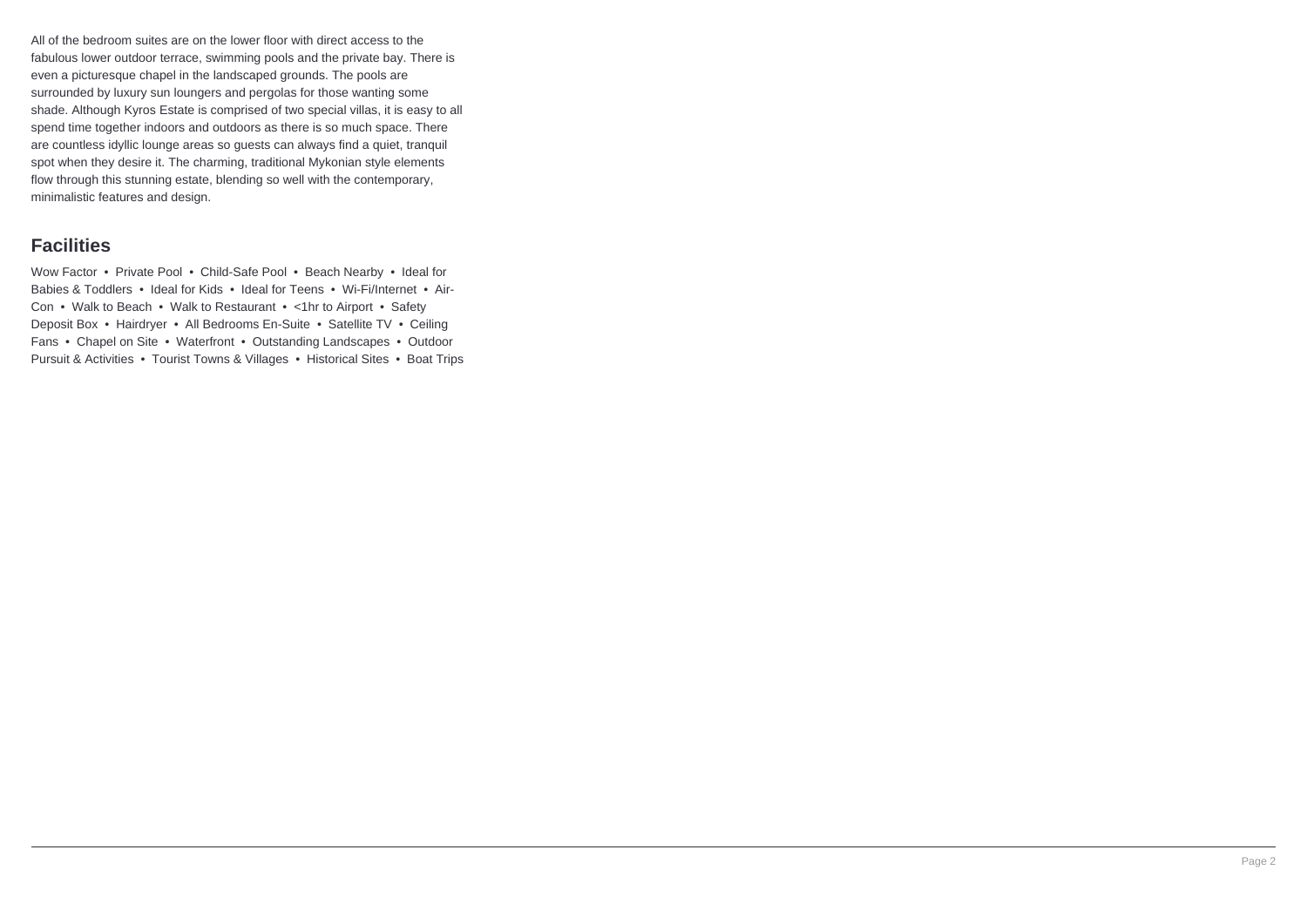# **Interior & Grounds**

## **The Villa**

Kyros Estate is the combination of two identical villas. Both of them have the same home layout, however the interiors are not connected. It sleeps up to 32 guests in 16 en-suite bedrooms.

#### **Kyros I**

Lower Ground Floor

- Seven double bedrooms with en-suite shower rooms
- Twin bedroom with en-suite shower room and outdoor access
- Playroom with television

#### Ground Floor

- Open-plan living and dining area with outdoor access
- Fully equipped kitchen
- Guest toilet

#### Exterior Grounds

- Swimming pool
- Small relaxation pool (children pool)
- Sun loungers
- Pergola with dining area
- Second dining area
- Shaded lounge area
- Mediterranean garden
- Access to chapel

#### **Kyros II**

Lower Ground Floor

- Seven double bedrooms with en-suite shower rooms
- Twin bedroom with en-suite shower room and outdoor access
- Playroom with television

#### Ground Floor

- Open-plan living and dining area with outdoor access
- Fully equipped kitchen
- Guest toilet

Exterior Grounds

- Swimming pool
- Small relaxation pool (children pool)
- Sun loungers
- Pergola with dining area
- Second dining area







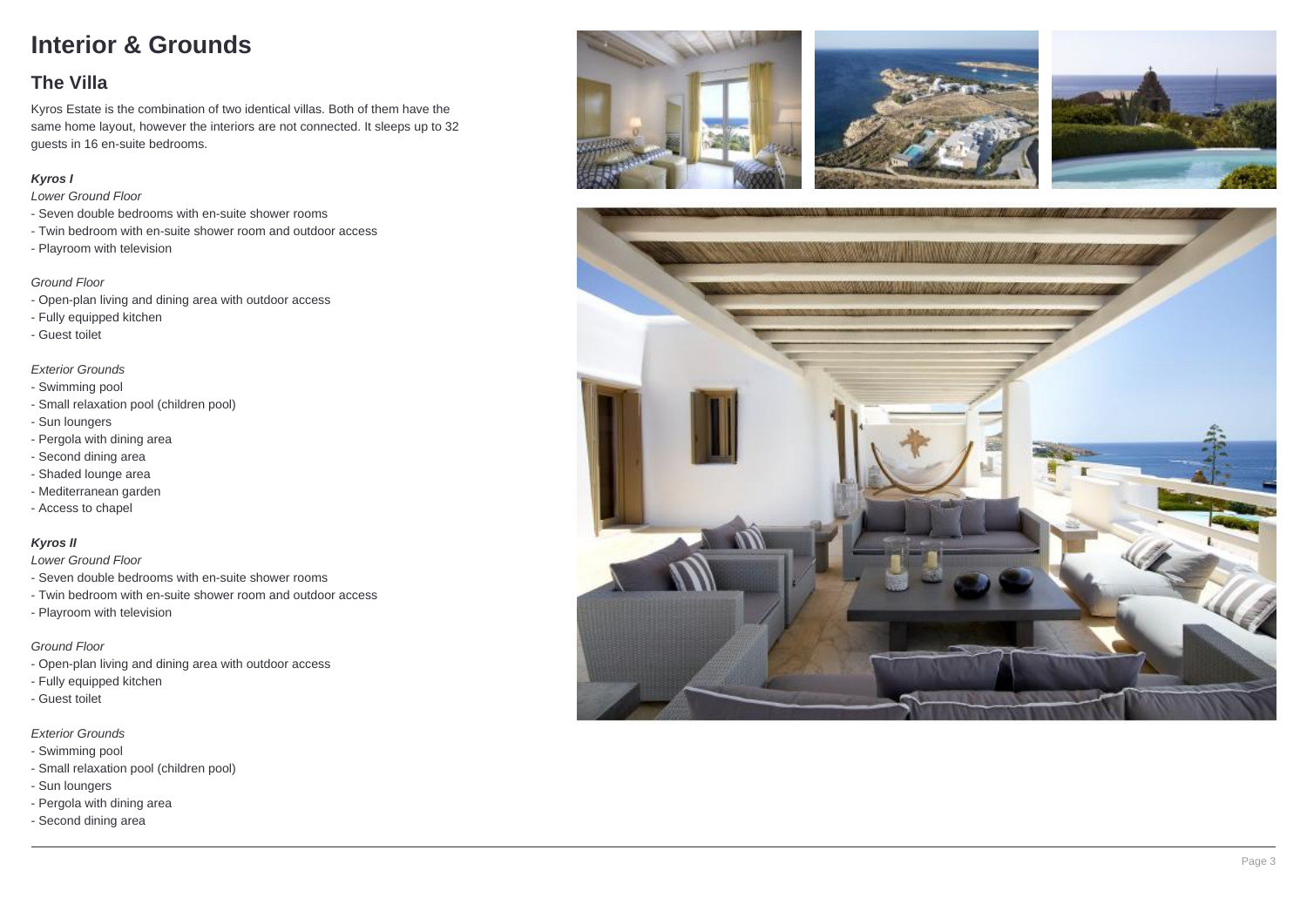- Shaded lounge area
- Mediterranean garden

#### **Additional Facilities**

- Access to private bay
- Air-conditioning throughout
- Ceiling fans
- Wi-Fi
- Safety box
- Mini fridges in bedrooms
- Television
- DVD
- Hairdryers
- Smeg appliances
- Washing machine and tumble dryer
- Alarm system
- Back-up generator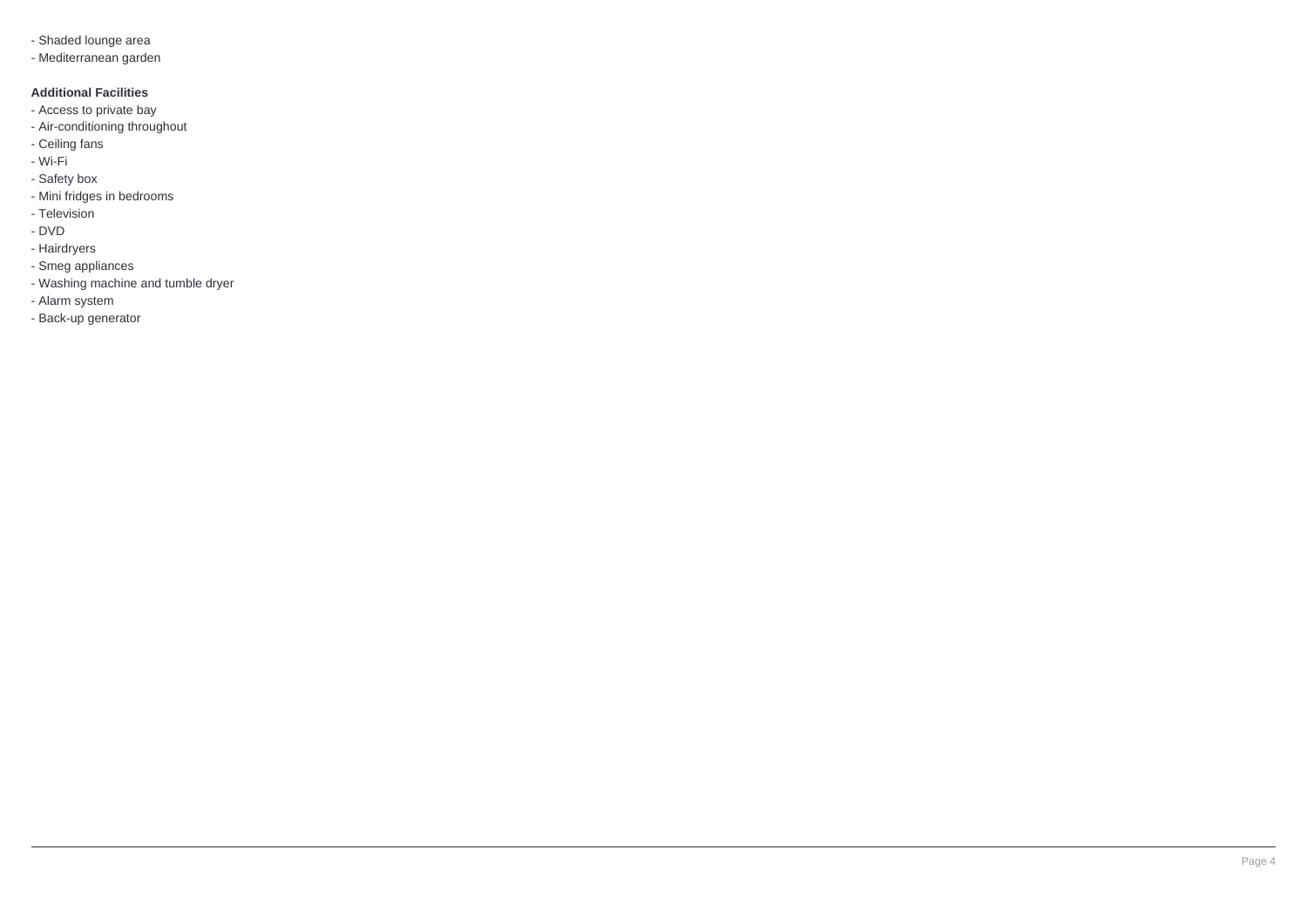# **Location & Local Information**

Mykonos, the Ibiza of the Greek islands, is upmarket, beautiful and has a lot to boast about. The pretty, whitewashed villages, 25 stunning beaches, an enviable dining scene, trendy beach clubs and over 800 chapels and churches make the island one of the most popular of the Greek islands.

Mykonos Town is vibrant, picturesque and charming with narrow, cobbled lanes draped with bougainvillaea and the balconies of the whitewashed buildings decorated with colourful flower boxes. Matogliani Street is brimming with label-laden designer shops and sparkling jewellery shops. Cosy cafes and chic piano bars hug the pavements, and the gourmet restaurants offer an enviable dining scene. The attractive area of Little Venice hugs the turquoise waterside and is brimming with art galleries, buzzy bars and cute little souvenir shops. Visitors arrive with their cameras to photograph the glorious sun going down. The island's picture-postcard windmills rest on the hillside close to the beautiful whitewashed Paraportiani Church.

The picturesque Ano Mera village enjoys a rustic-chic vibe. The beautiful, restored Panagia Tourlaina Monastery sits in a lovely square. Ano Mera has a lovely atmosphere where many locals hang out. It is especially popular for Sunday brunch.

Paradise Beach Club is an all-day party destination. It celebrates 50 years of history and you can meet visitors from all over the world whilst dancing to the hottest tunes being spun by the world's best DJ's. It has won awards for being one of the best clubs worldwide and has attracted the likes of Tiesto to play exclusive and massive sets. Tables and booths can be booked in advance to guarantee the best party experience.

Paraga Beach neighbours Paradise Beach and is stunning and very popular. There are amazing views of the island of Delos. It is set in a picturesque landscape with lively restaurants and bars with fine, silvery sand and rocks forming a natural diving platform. The organised sunbeds and parasols and beach bars create a gorgeous summer scene.

### **Local Amenities**

| Nearest Airport           | <b>Mykonos International Airport</b><br>(4 km) |
|---------------------------|------------------------------------------------|
| <b>Nearest Ferry Port</b> | <b>Mykonos Port</b><br>$(8 \text{ km})$        |







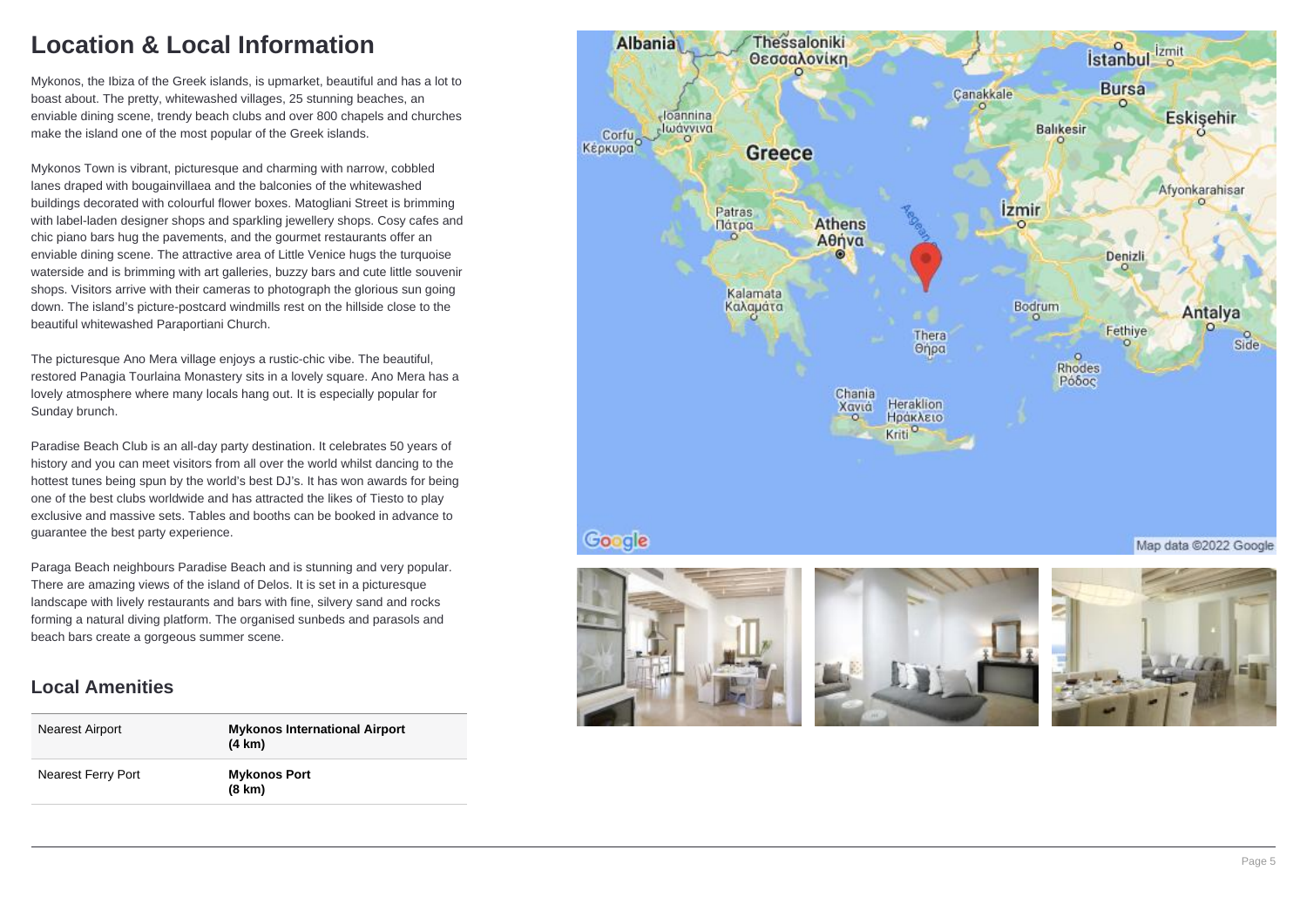| Nearest Town/City          | <b>Mykonos Town</b><br>(6 km)            |
|----------------------------|------------------------------------------|
| Nearest Restaurant         | <b>Tasos Taverna</b><br>(500 m)          |
| Nearest Beach              | Paraga Beach<br>(600 m)                  |
| <b>Nearest Supermarket</b> | <b>Supermarket</b><br>$(1.5 \text{ km})$ |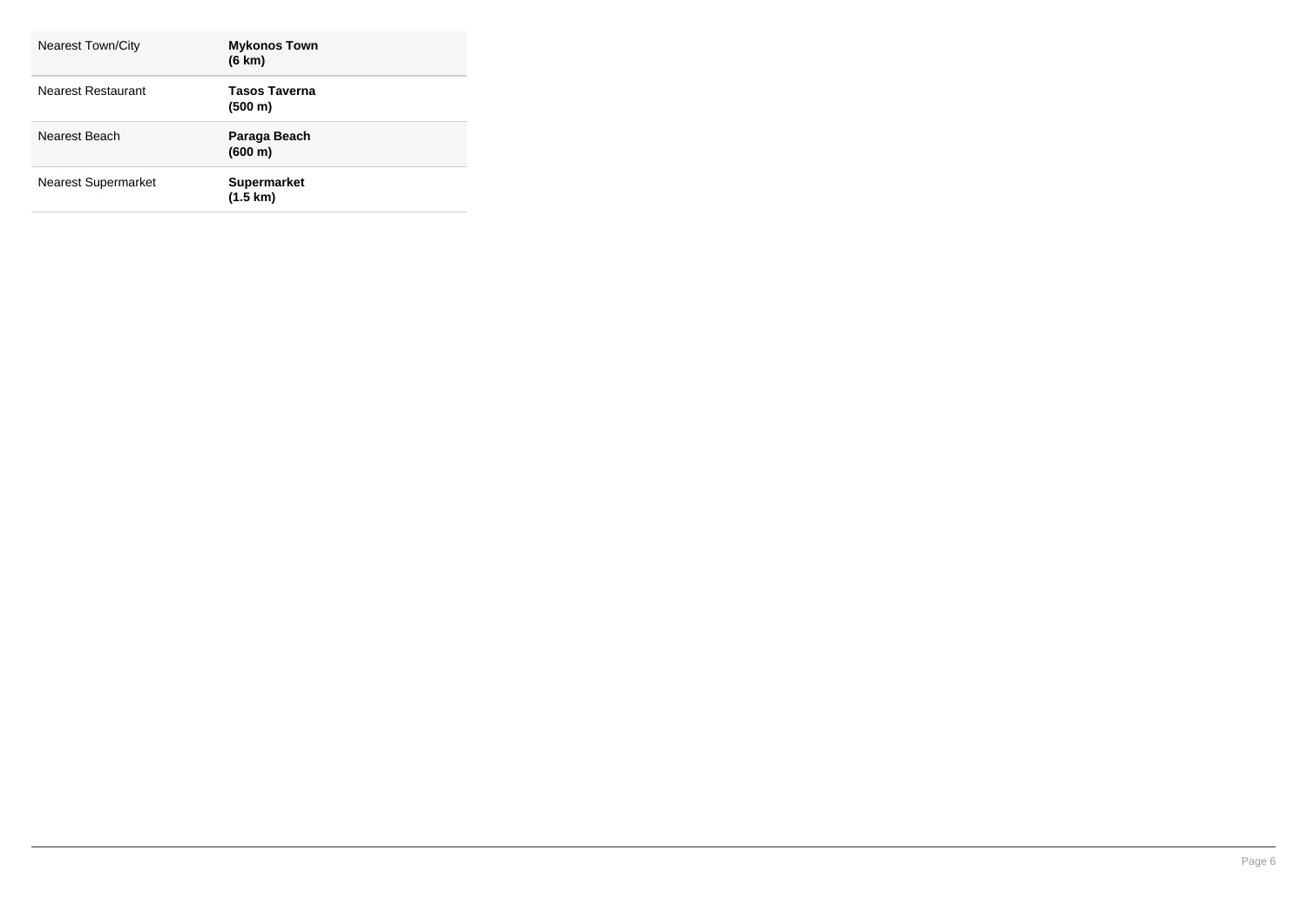## What Oliver loves...

- Kyros Estate is one of the largest villas in the island, and it can accommodate up to 32 guests in supreme comfort and is ideal if you have a special event to celebrate
- The estate is within walking distance to the fabulous Paradise and Paraga Beaches
- This majestic Estate oozes style throughout the property, the interiors are designed to be peaceful and tranquillity havens, whereas the outdoor areas are perfect for big gatherings
- If you attend the famous parties at the Paradise Beach Club you can walk back to the villa. You can enjoy as many refreshing cocktails as you like!

## What you should know…

- It is worth noting that the Estate is the combination of Villa Kyros I and Villa Kyros I
- There are four swimming pools in total, two of which are shallow rela young children
- The two villas on the estate, Villa Kyros I and II, can be booked separately
- If you have an occasion to celebrate, arrangements can be made for